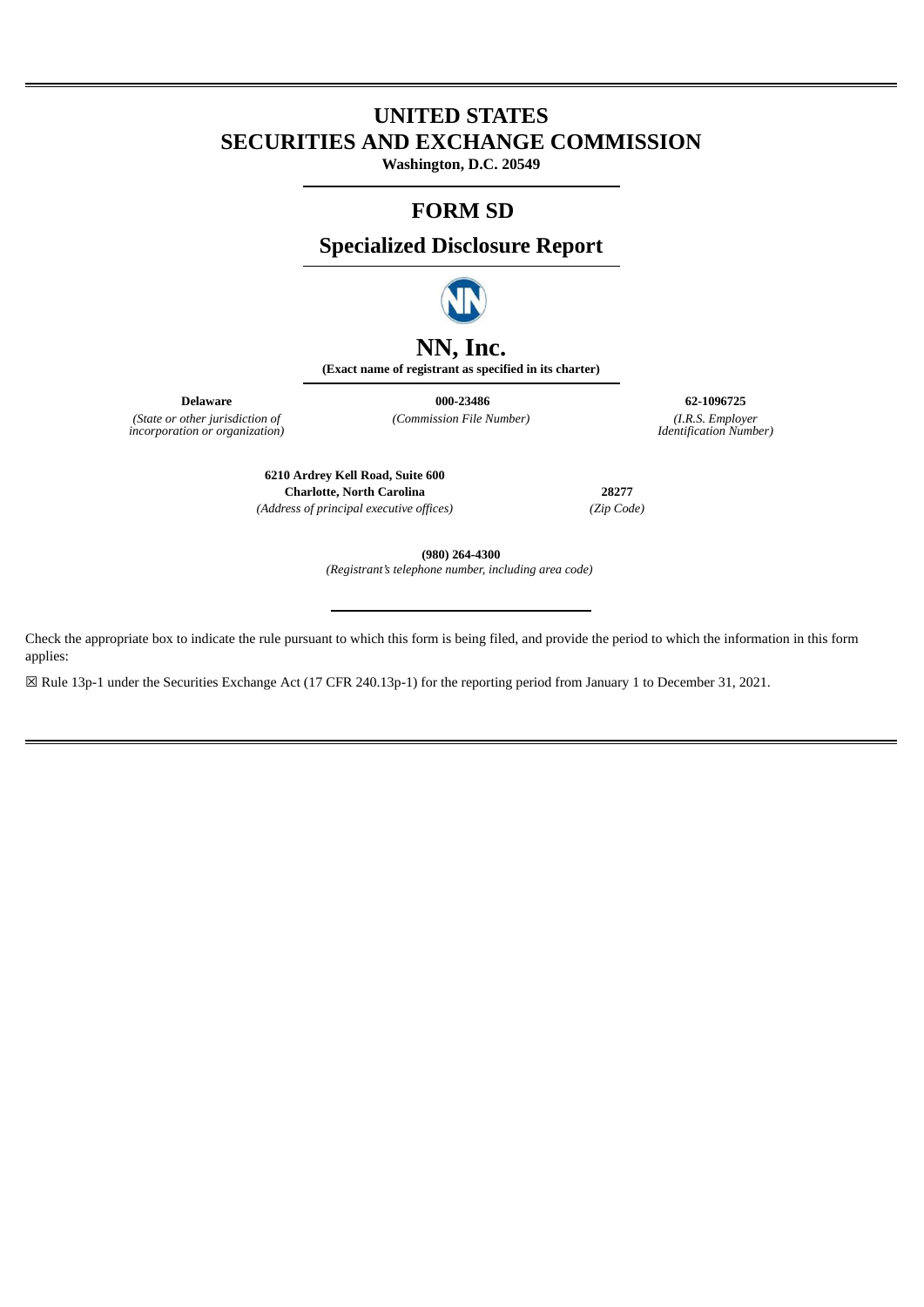#### **ITEM 1.01 CONFLICT MINERALS DISCLOSURE AND REPORT**

For the period of January 1, 2021 through December 31, 2021, NN, Inc. (the "Company") evaluated the materials used in the products it manufactured and contracted to manufacture to determine whether such products contained a "conflict mineral" necessary to the product's functionality or production, as defined by and within the meaning of Section 13(p) of the Securities Exchange Act of 1934 and Rule 13p-1 and Form SD promulgated thereunder. The Company conducted this evaluation by implementing existing processes and procedures, which are a part of the Company's overall compliance program.

As a part of these processes and procedures, the Company first conducted a reasonable, good faith review of the products it manufactured or contracted to manufacture. This review was designed to determine whether conflict minerals are necessary to the functionality or production of the products manufactured by the Company or contracted to be manufactured on its behalf. Employees of the Company or its subsidiaries then contacted suppliers for the Company and its subsidiaries, and requested written or oral representations regarding the conflict minerals in materials they provided, and to the extent present, whether such conflict minerals originated in the Democratic Republic of the Congo ("DRC") or any country adjoining the DRC (collectively, a "Covered Country"), or came from recycled or scrap sources.

Based on this review, the Company determined that gold, tin, tantalum and tungsten are the only conflict minerals necessary to the functionality or production of the products manufactured by it or contracted to be manufactured on its behalf. The Company has determined, based on written or oral representations received from its suppliers, (i) that it has no reason to believe that gold, tin, tungsten, tantalum or any other conflict minerals that might appear in its products originated in any Covered Country, or (ii) that any such conflict minerals originated from recycled or scrap materials.

A copy of this Form SD is publicly available at the Investor Relations section of the Company's website at www.nninc.com.